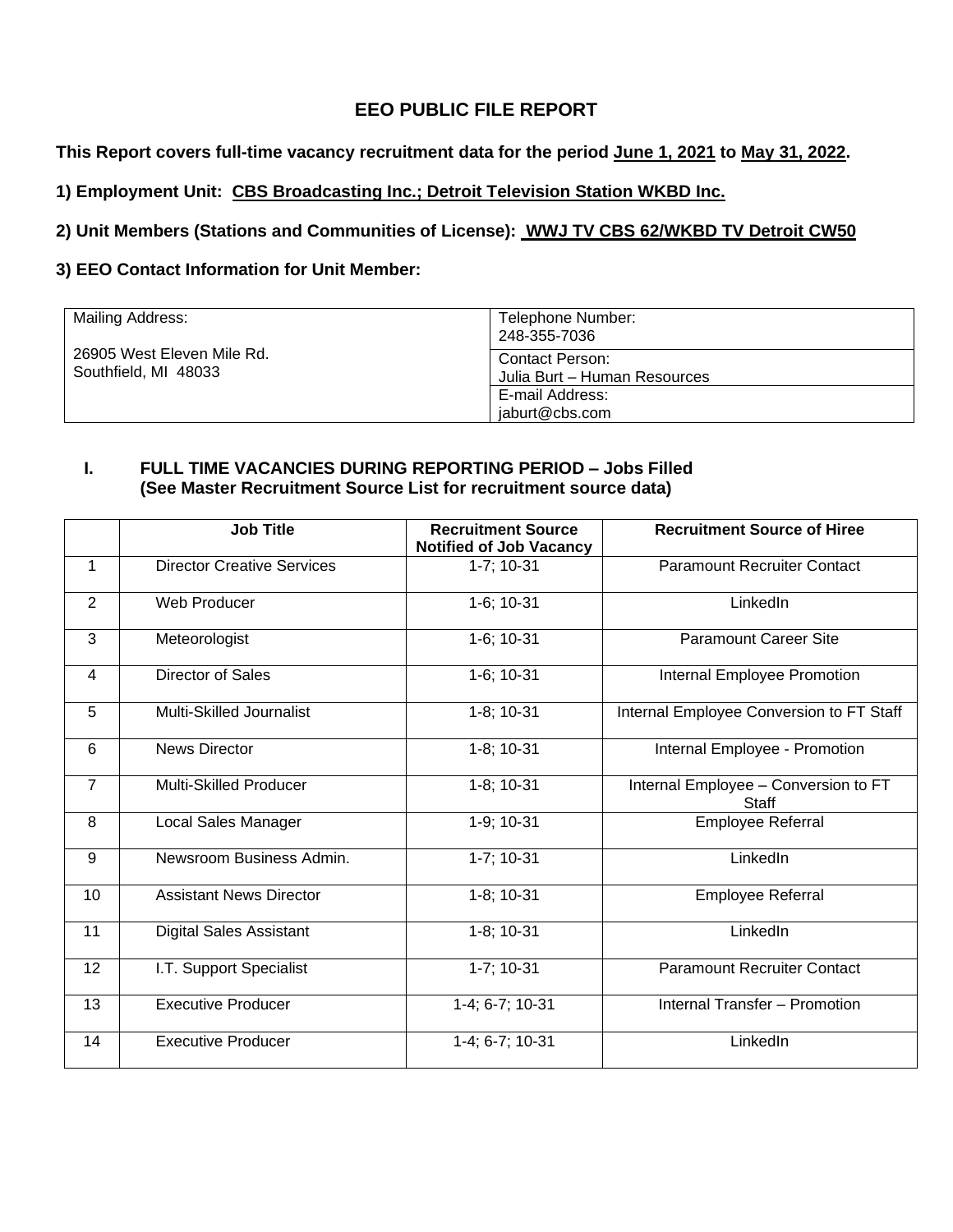### **II. MASTER RECRUITMENT SOURCE LIST UTILIZED DURING REPORTING PERIOD**

| <b>CODE</b>                                               | <b>RECRUITMENT SOURCE</b>                                                                   | <b>ADDRESS</b>                                                          | <b>REQUESTED</b><br><b>NOTIFICATION</b><br>(Y/N) | <b>NUMBER OF</b><br><b>INTERVIEWEES</b><br><b>REFERRED</b> |
|-----------------------------------------------------------|---------------------------------------------------------------------------------------------|-------------------------------------------------------------------------|--------------------------------------------------|------------------------------------------------------------|
| $\mathbf{1}$                                              | Internal<br>Staff/Promotions/Transfers                                                      | https://Murray.paramount.com/murra<br>y?page=careers                    | <b>NA</b>                                        | 11                                                         |
| $\overline{2}$                                            | <b>Paramount Career Site</b>                                                                | www.viacomcbs.com/careers                                               | <b>NA</b>                                        | $\overline{7}$                                             |
| 3                                                         | Contacted by Paramount<br><b>Talent Acquisition Team</b><br>Recruiter                       | www.viacomcbs.com/careers                                               | $\mathsf{N}$                                     | 6                                                          |
| 4                                                         | Paramount/ViacomCBS<br><b>Employee Referrals</b>                                            | www.viacomcbs.com/careers                                               | N                                                | 6                                                          |
| 5                                                         | Pure Michigan Talent<br>Connect                                                             | https://Jobs.mitalent.org                                               | $\mathsf{N}$                                     |                                                            |
| 6                                                         | CBS Detroit Jobs Page                                                                       | https://detroit.cbslocal.com/jobs                                       | N                                                |                                                            |
| $\overline{7}$                                            | Michigan Association of<br><b>Broadcasters</b>                                              | www.michmab.org                                                         | $\mathsf{N}$                                     |                                                            |
| 8                                                         | <b>TV Jobs</b>                                                                              | www://tvjobs.com                                                        | $\mathsf{N}$                                     |                                                            |
| 9                                                         | Spots-n-Dots                                                                                | www.spotsndots.com                                                      | $\overline{\mathsf{N}}$                          |                                                            |
| <b>Postings Via Paramount Applicant Tracking Software</b> |                                                                                             |                                                                         |                                                  |                                                            |
| 10                                                        | <b>Adrian College</b>                                                                       | 110 S. Madison St.,<br>Adrian MI 49221                                  | $\mathsf{N}$                                     |                                                            |
| $\overline{11}$                                           | <b>Albion College</b>                                                                       | 4900 Kellogg Center,<br>Albion, MI 49224                                |                                                  |                                                            |
| 12                                                        | 3011 W. Grand Blvd.<br>Alpha Capital Management<br>Fisher Bldg. Ste. 1516<br>Detroit MI     |                                                                         | ${\sf N}$                                        |                                                            |
| 13                                                        | <b>Central Michigan University</b>                                                          | 340 Moore Hall,<br>Mt. Pleasant, MI 48859                               | Yes                                              |                                                            |
| 14                                                        | Detroit Urban League                                                                        | 15770 James Couzens, Detroit, MI<br>48238                               | N                                                |                                                            |
| 15                                                        | Bonnie.wethington@emich.edu<br>Eastern Michigan University                                  |                                                                         | $\overline{N}$                                   |                                                            |
| 16                                                        | <b>Grand Valley State</b><br>1 Campus Drive, Allendale, MI<br>University<br>49401           |                                                                         | ${\sf N}$                                        |                                                            |
| 17                                                        | 5101 Evergreen Road,<br><b>Henry Ford Community</b><br>College<br>Dearborn, MI 48128        |                                                                         | ${\sf N}$                                        |                                                            |
| 18                                                        | Jewish Vocational Human<br>29699 Southfield Rd., Southfield, MI<br>48076<br><b>Services</b> |                                                                         | Yes                                              |                                                            |
| 19                                                        | <b>LDS Employment</b>                                                                       | 37634 Enterprise Court, Farmington,<br>MI 48331                         | Yes                                              |                                                            |
| 20                                                        | Michigan Association of<br>820 N Capitol Ave., Lansing, MI<br><b>Broadcasters</b><br>48906  |                                                                         | ${\sf N}$                                        |                                                            |
| 21                                                        | Michigan Rehab Services                                                                     | Livonia Michigan Works Office                                           | Yes                                              |                                                            |
| 22                                                        | Michigan Works                                                                              | Troy Career Center, 550<br>Stephenson Hwy., Ste. 400, Troy,<br>MI 48083 | Yes                                              |                                                            |
| 23                                                        | Troy Career Center, 550<br>Michigan Works<br>Stephenson Hwy., Ste. 400, Troy,<br>MI 48083   |                                                                         | Yes                                              |                                                            |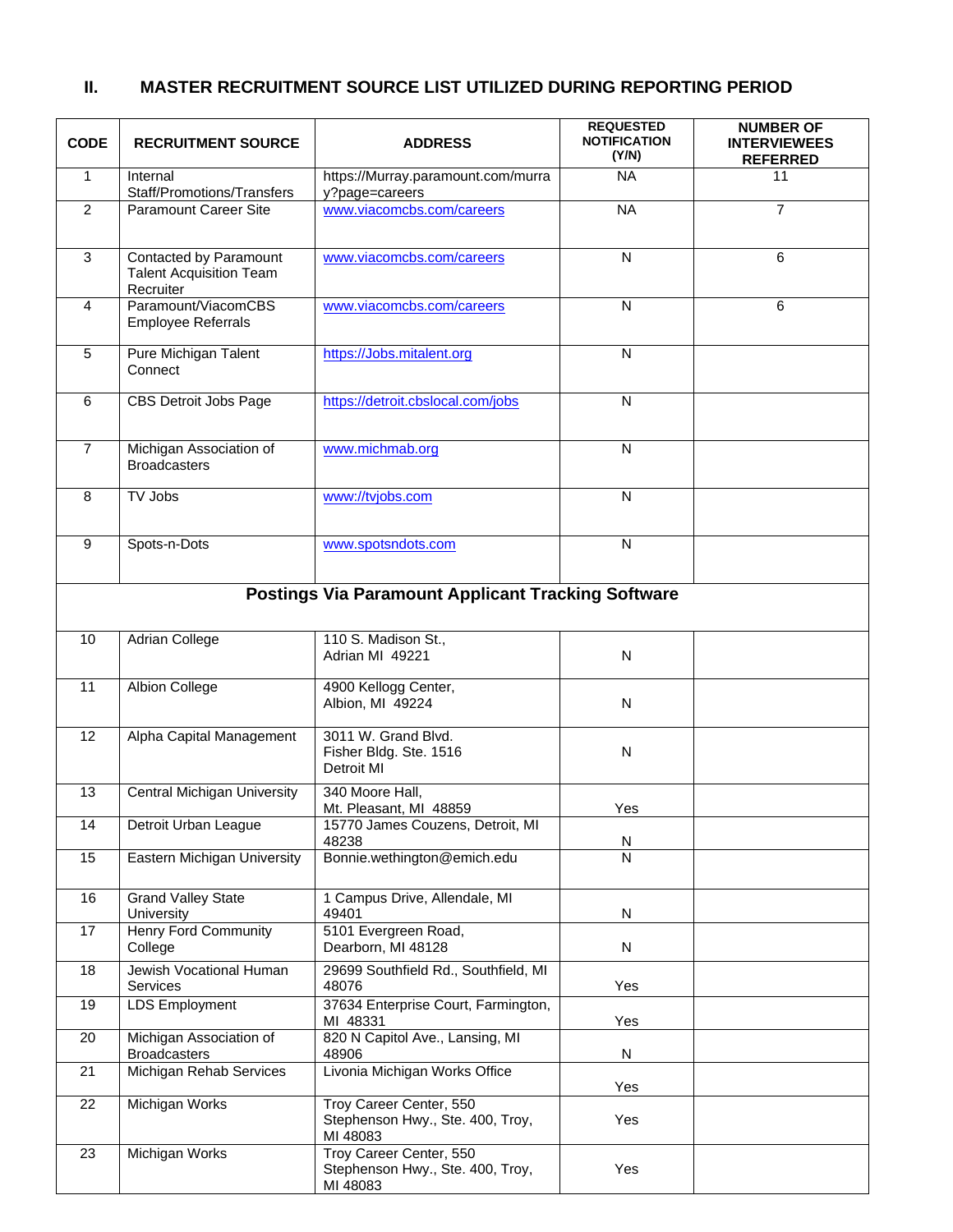| 24 | NAACP - Detroit Branch                   | 8220 Second Ave., Detroit, MI<br>48202                                                                        | N   |    |
|----|------------------------------------------|---------------------------------------------------------------------------------------------------------------|-----|----|
| 25 | On My Own Michigan                       | 2145 Crooks Road, Ste. 103, Troy,<br>MI 48084                                                                 | N   |    |
| 26 | <b>Operation Able</b>                    | 4750 Woodward, Ste. 201, Detroit,<br>MI 48201                                                                 | Yes |    |
| 27 | University of Detroit Mercy              | Career Education Ctr. (Reno Hall<br>Rm 143) 4001 W. McNichols Rd.,<br>Detroit, MI 48202                       | N   |    |
| 28 | University of Michigan<br>Dearborn       | 4091 Evergreen, Dearborn, MI<br>48128                                                                         | N   |    |
| 29 | <b>Wayne County Community</b><br>College | 9551 Greenfield, Detroit, MI 48228                                                                            | N   |    |
| 30 | <b>Wayne State University</b>            | 656 Reuther Mall, Detroit, MI 48202                                                                           | N   |    |
| 31 | <b>Job Syndication Alliances</b>         | Direct Employers (DE) via<br>Paramount ViacomCBS Applicant<br>Tracking System (includes LinkedIn<br>& Indeed) | N/A | 15 |

**TOTAL INTERVIEWEES FOR THE 12 MONTH PERIOD** 

**4 5**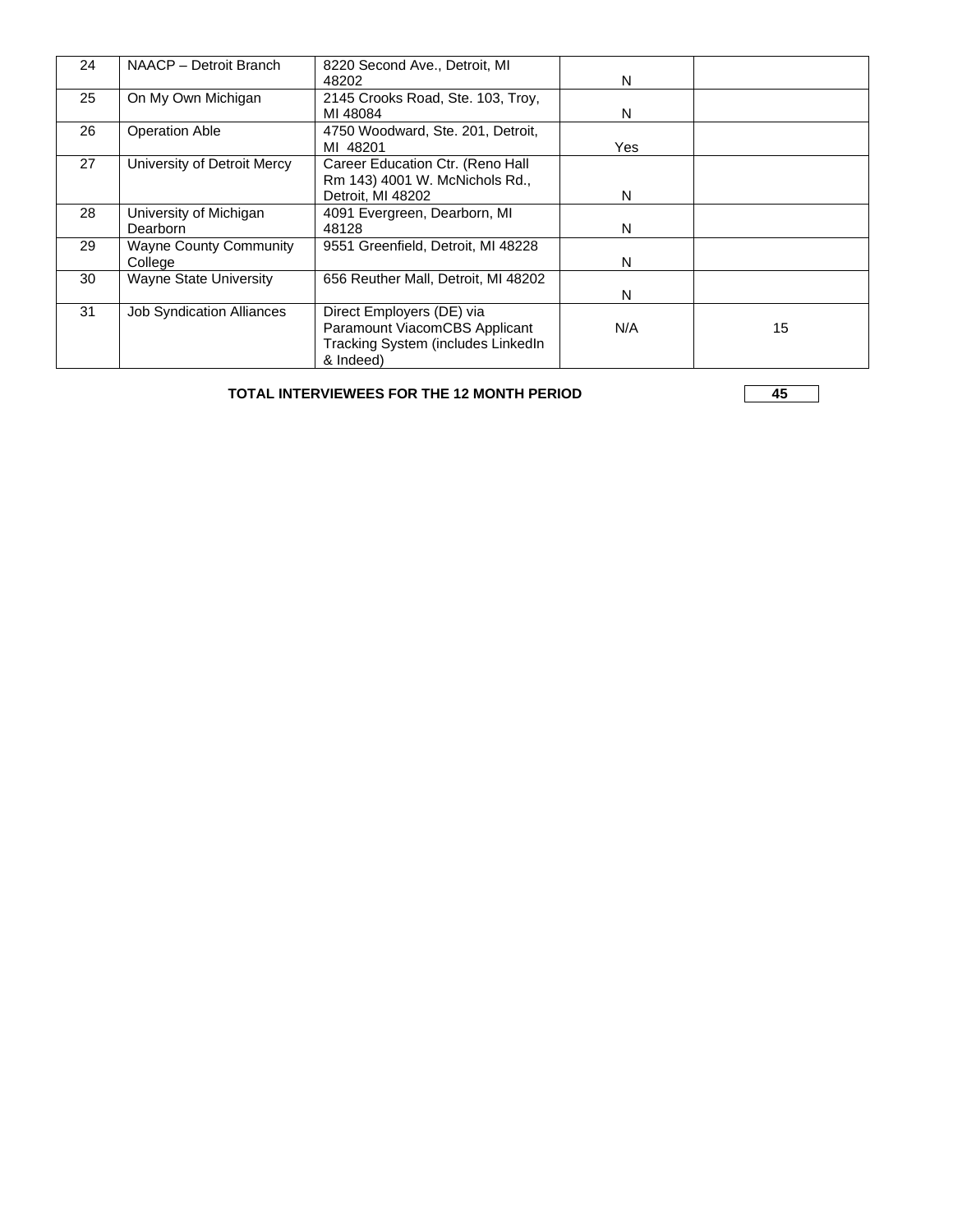# **III. Supplemental Recruitment Measures.**

## **(a) Job Fairs.**

| Description of Recruitment Measure:                                                                                                                                                                                                                                                       | Date:     | Personnel Involved:<br>(Name and Position)                                     |
|-------------------------------------------------------------------------------------------------------------------------------------------------------------------------------------------------------------------------------------------------------------------------------------------|-----------|--------------------------------------------------------------------------------|
| Participated in the University of Michigan Dearborn<br><b>Fall Virtual Career Fair.</b><br>I met and spoke with students and alumni about career<br>and internship opportunities with our WWJ-TV / WKBD-<br>TV stations.                                                                  | 10/7/2021 | Julia Burt - Human Resources Manager                                           |
| Participated in the Michigan Association of Broadcast<br>Foundation Speed Networking Fair - Members of<br>management spoke with young media professionals, and<br>job seekers about careers in Broadcast Television, and<br>answered questions about their own careers and<br>experience. | 3/25/22   | Mike Stewart – Director of Creative Services<br>Paul Pytlowany - News Director |
| Participated in the University of Michigan Dearborn<br><b>Virtual Spring Career Fair</b><br>Met with students and alumni about career and internship<br>opportunities coming up for Summer, 2022 and spoke<br>about our News launch in Fall, 2022 and full time<br>opportunities.         | 3/10/22   | Julia Burt                                                                     |

# **(b) Internship**

| Description of Recruitment Measure:                                                                                                                                                              | Date: | Personnel Involved:<br>(Name and Position) |
|--------------------------------------------------------------------------------------------------------------------------------------------------------------------------------------------------|-------|--------------------------------------------|
| Internship program was halted due to COVID-19<br>pandemic. Only essential workers were allowed to be at<br>the station during the reporting period. Internships are<br>resuming in Summer, 2022. | N/A   | N/A                                        |

# **(c) Participation in Events.**

| Description of Recruitment Measure:                                     | Date:               | Personnel Involved:<br>(Name and Position)  |
|-------------------------------------------------------------------------|---------------------|---------------------------------------------|
| <b>OConsortium Technology Tour, Southfield, MI</b>                      |                     |                                             |
| WWJ-TV/WKBD-TV hosted the OConsortium Technology Tour, an               | 11/15/2021          | Frank Maynard - Engineering Maintenance     |
| exhibit of television technology that travels from city to city for the |                     | Supervisor                                  |
| purpose of educating media professionals as well as others              |                     |                                             |
| interested in broadcast media on new and recent technology in           |                     |                                             |
| broadcast and communication. The event was attended by current          |                     |                                             |
| and past broadcast professionals as well as by folks in non-            |                     |                                             |
| broadcast related field of employment.                                  |                     |                                             |
| Eastern Michigan University, Ypsilanti, MI                              |                     |                                             |
| WWJ-TV/WKBD-TV First Forecast Meteorologist, Kylee Miller, was          | <b>Winter, 2022</b> | Kylee Miller - First Forecast Meteorologist |
| invited to lead an online lab over a 12-week period during the          |                     |                                             |
| Winter, 2022 semester. 23 students enrolled in the class focused on     |                     |                                             |
| the fundamentals of weather and forecasting. Kylee conducted labs       |                     |                                             |
| and spoke about understanding weather maps, skew-t diagrams,            |                     |                                             |
| weather instrumentation, heating and albedo, atmospheric moisture,      |                     |                                             |
| forecasting, numerical weather prediction, severe weather               |                     |                                             |
| forecasting and more.                                                   |                     |                                             |
| <b>Michigan Community College Press Association</b>                     |                     |                                             |
| Volunteer Judge - Photo Essay Category                                  | 5/5/2022            | Charlie Forbes - Commercial Writer/Producer |
| WWJ-TV/WKBD-TV Commercial Writer/Producer, Charlie Forbes               |                     |                                             |
| participated as a Volunteer Judge for the MCCPA, which represents       |                     |                                             |
| student run newspapers from across the State of Michigan. This is       |                     |                                             |
| an annual seminar and competition for students to enter their work      |                     |                                             |
| in various categories. Charlie was able to provide constructive         |                     |                                             |
| feedback, and judged entries from students attending Henry Ford         |                     |                                             |
| Community College, Delta College, Monroe Community College,             |                     |                                             |
| Northwestern Michigan College, Schoolcraft College, and Lansing         |                     |                                             |
| Community College.                                                      |                     |                                             |